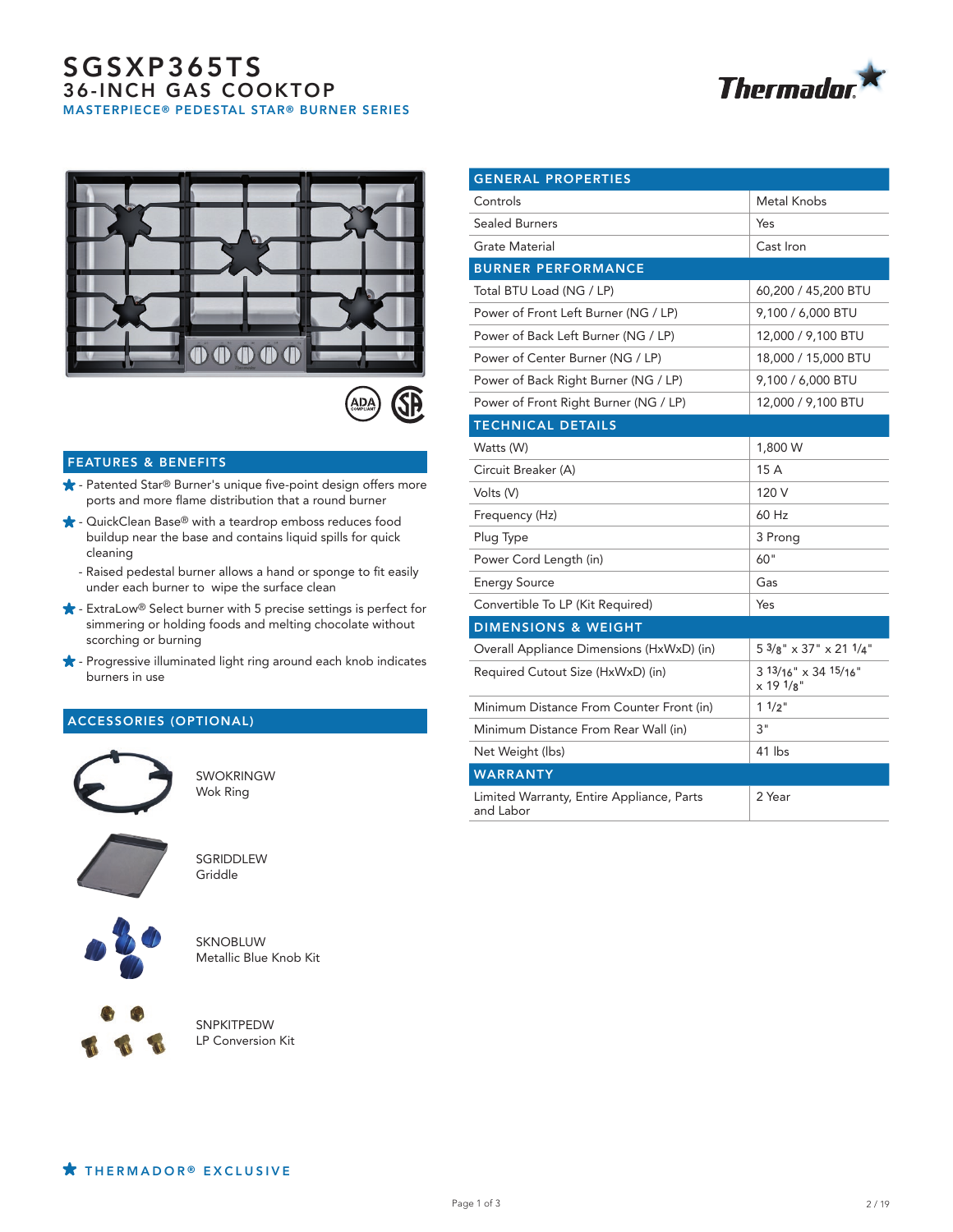

### 36-INCH COOKTOP AND CUTOUT DIMENSIONS